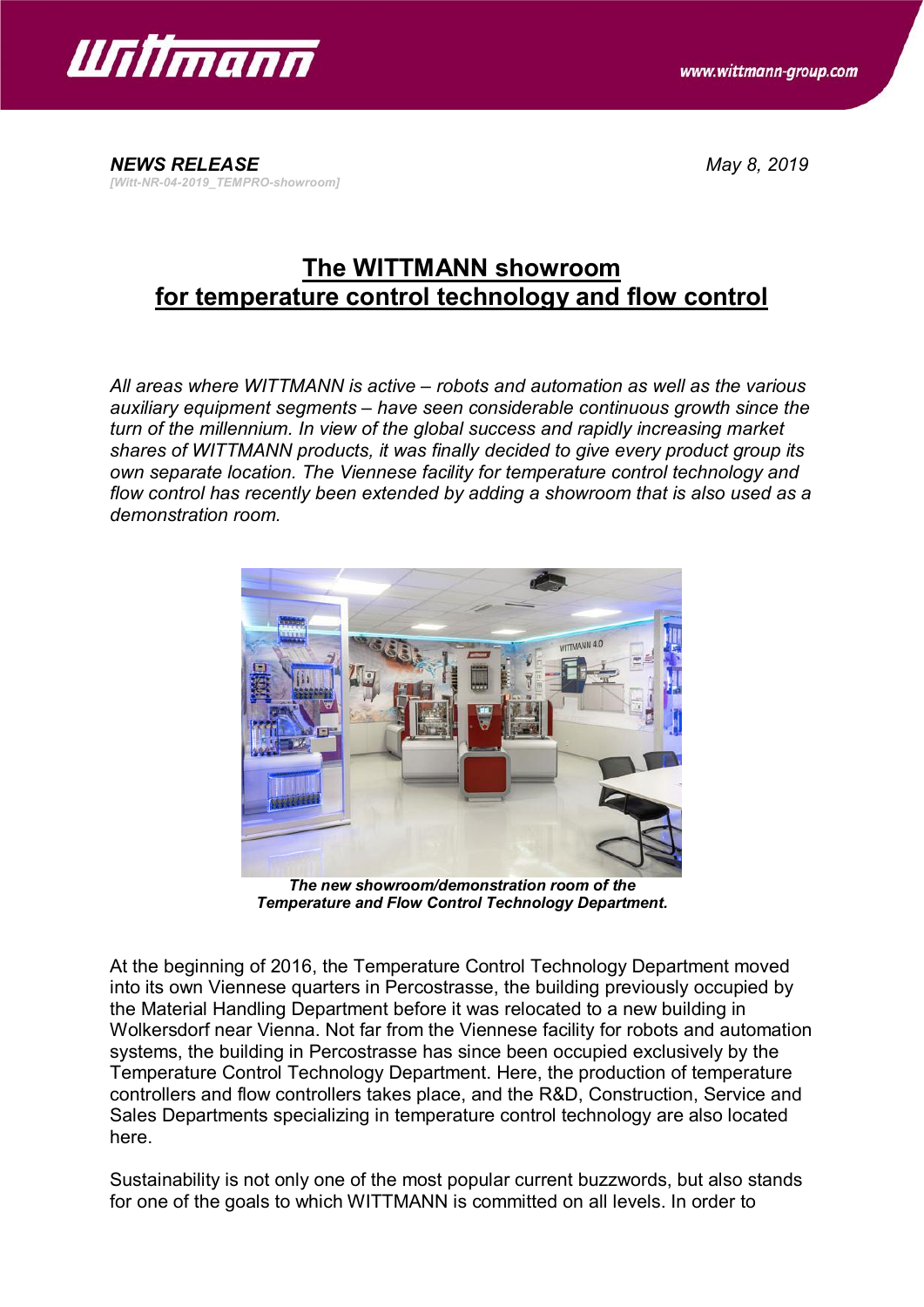

pursue this idea including all of its sales-related, technological and economic aspects, it was considered indispensable to create a central place where the complete range of temperature control technology could all be presented together. This led to the construction of a special showroom for WITTMANN temperature controllers and flow controllers with state-of-the-art equipment. Following meticulous planning and careful design, the showroom was officially opened in autumn 2018.

In November 2018 and February 2019, the new showroom/demonstration room had to pass its first stress tests, when special training courses were held for service engineers from across Europe. Apart from such special events, the showroom is used for sales training sessions scheduled as required.

All WITTMANN temperature controllers and flow controllers, including all appliance options, are installed in the showroom for training purposes. Here, the various appliances can be inspected very closely and tested to the limit of their capacity: from simple flow controller models and temperature controllers with frequency-controlled pumps all the way to self-optimizing **FLOWCON plus** flow controllers in combination with temperature controllers with the *SpeedDrive* option.

The unanimously positive feedback the new showroom received from the international WITTMANN subsidiaries after the first major service training events has led to the implementation of subsequent customer training sessions together with representatives from the respective subsidiaries, which are now increasingly in demand. This type of training contributes to more customer loyalty, confirming to customers that they have made the right decision with their purchase of a WITTMANN appliance and preparing the ground for future investments in WITTMANN equipment.

The technical equipment of the showroom optimally supports practice-oriented training courses. For example, the appliance island equipped with high-end temperature controllers is available for use, making it possible to simulate processes under conditions which come very close to those in real production environments. This special equipment includes a **TEMPRO plus D** pressure device with a *SpeedDrive* pump, combined with a **FLOWCON plus** stand-alone system and a **TEMPRO plus D** pressure device in combination with a **WFC 180** (= Water Flow Control).

Particular emphasis should be placed on the fact that success in sales depends not only on the quality and reliability of the appliances, but also to a considerable extent on the quality of service to be expected when needed. In this connection, the WITTMANN service trolley should be mentioned, a tool trolley carrying the complete set of tools required for repairs and maintenance of temperature controllers and flow controllers. With the help of this tool trolley specially prepared for this purpose, WITTMANN service engineers are trained for troubleshooting and carrying out repairs by exactly the same methods as are applied in the field. In this way it is ensured once again that the training sessions held in the showroom and training room are not based just on theory, but that this "learning by doing" approach also ensures the required success in practice.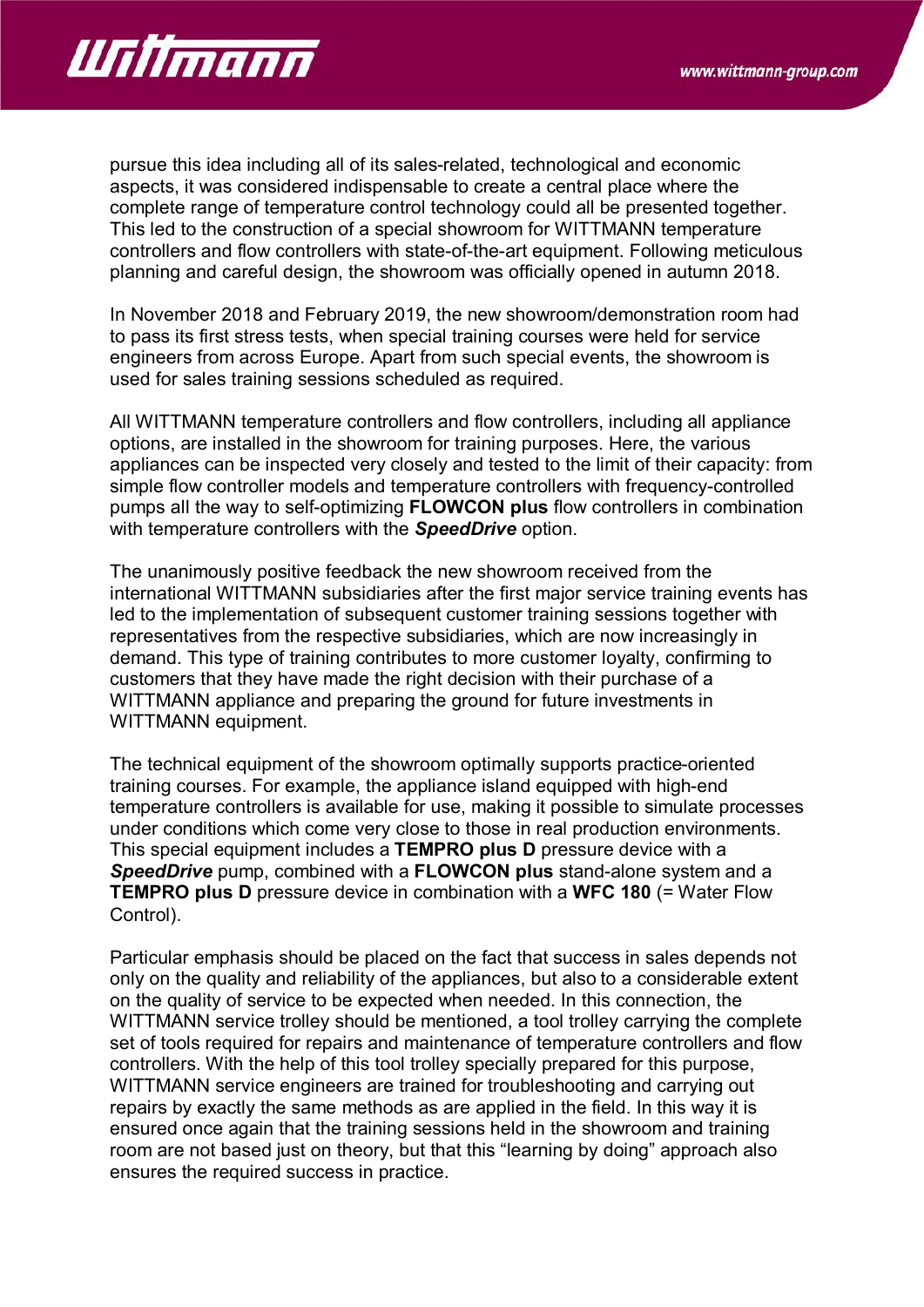



*More views of the showroom/demonstration room.*

The appliances for temperature control and flow control technology exhibited in the WITTMANN showroom:

## Flow controllers

- · **FLOWCON plus**, the intelligent flow controller from WITTMANN.
- · **WFC 100** and **WFC 180** for controlling both flow volume and temperature.
- All other series of WITTMANN water flow controllers.

## Temperature controllers

- · **TEMPRO plus D90**.
- · **TEMPRO plus D140** to **D180**, the high-performance pressure devices.
- · **TEMPRO plus D300** premium-class oil temperature controller for temperatures of up to 300 °C.
- · **TEMPRO plus D120-L** for large consumers.
- · **TEMPRO primus C120** with direct cooling water injection.
- · **TEMPRO basic C90** single-circuit appliance with indirect cooling.
- · **TEMPRO basic C140** pressurized single-zone appliance.

------------------------------